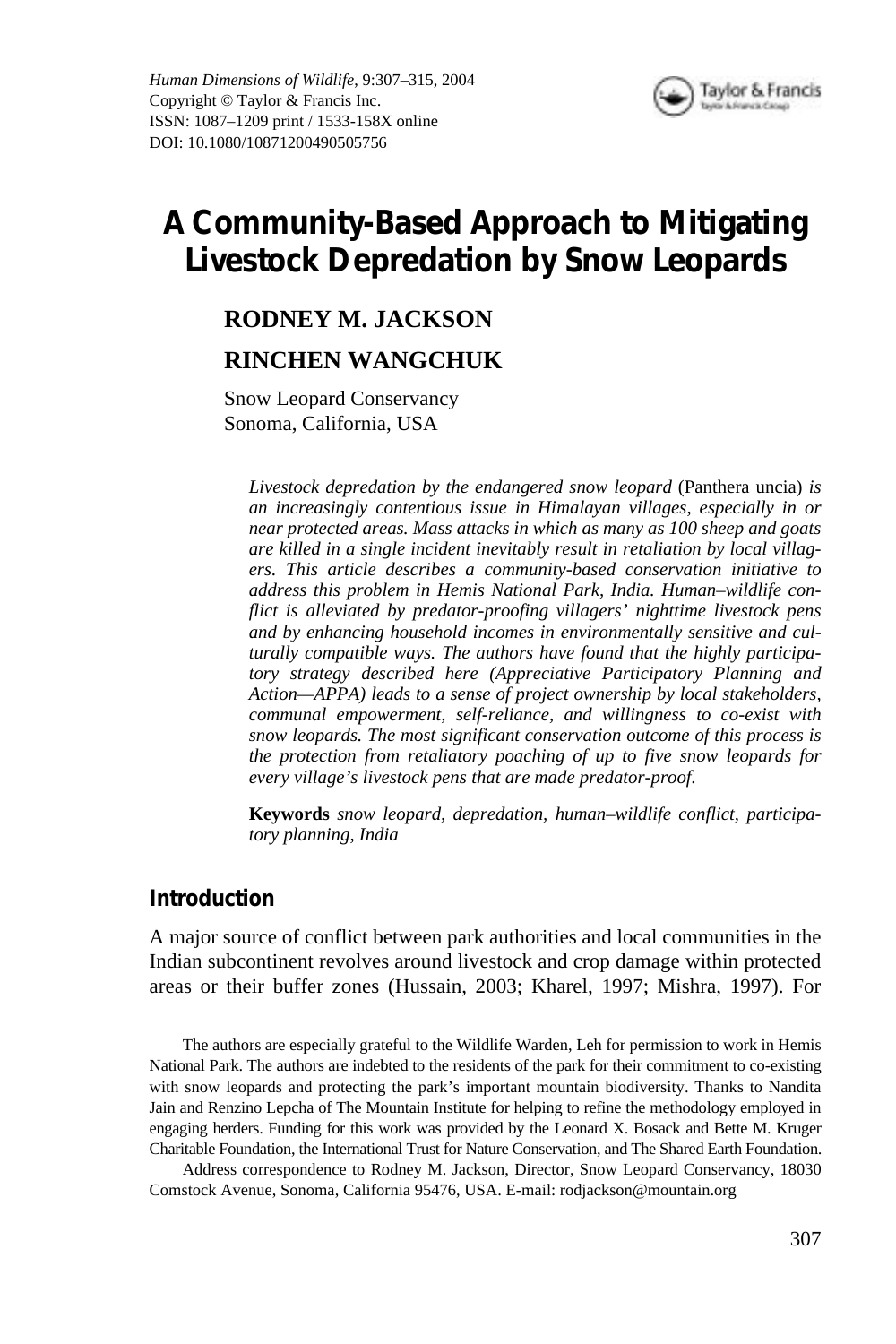example, livestock depredation by snow leopards (*Panthera unci*a) has been reported across the Himalayan region (Jackson, Ahlborn, Gurung, & Ale, 1996; Jackson & Wangchuk, 2001; Mishra, 1997; Oli, Taylor, & Rogers, 1994). Unless addressed equitably, such conflict places the array of wildlife in protected areas at increased risk of retributive killing or poaching.

Snow leopards inhabit an area of approximately 3 million square kilometers, including Mongolia, China, and five central Asian states. Although this study focused on Ladakh in Northern India, two examples from other areas serve to illustrate the extent of livestock loss as a result of the endangered snow leopard. In Kibber Wildlife Sanctuary, in India's State of Himachal Pradesh, reported losses amounted to 18% of the livestock holdings, valued at approximately \$138 (USD) per household (Mishra, 1997). A comprehensive household survey of herders living in Khangshar village in the Annapurna Conservation Area in Nepal suggested that predation accounted for 63% of all livestock mortality over an 18- to 24-month period (Jackson et al., 1996).

These studies implicated various factors in depredation by the snow leopard, including lax guarding and other husbandry practices, the use of poorly constructed pens to house livestock at night, grazing within high-risk areas (especially during winter), and relying on children rather than adults to guard livestock. In Kibber, the villagers claimed predation rates increased after the establishment of the sanctuary, but surveys indicated a dramatic increase in livestock numbers (Mishra, 2000). Within protected areas, domestic livestock may outnumber wild prey by three times or more; within the buffer zone, the imbalance may be even more skewed so that a snow leopard usually has a higher likelihood of encountering domestic prey over wild prey.

Snow leopards are frequently blamed for loss from other sources of mortality, such as disease, consumption of poisonous plants, and accidents. In Nepal, local residents considered eliminating snow leopards as the only viable solution (Oli et al., 1994).

As this problem grows, it is increasingly important to seek mitigation strategies that create a sustainable co-existence (Mishra et al., 2003). This article summarizes one such strategy: community-based initiatives for alleviating conflict due to snow leopard depredation on livestock in Hemis National Park, northern India.

#### **Study Context**

Hemis National Park covers approximately  $3,350 \text{ km}^2 (1,293 \text{ mi}^2)$  of the Trans-Himalayan Range of Ladakh in the State of Jammu and Kashmir (Fox & Nurbu, 1990). The park offers prime snow leopard habitat, harboring four species of wild sheep and goats, giving it international biodiversity importance. About 1,600 people live in 16 small settlements scattered across three valleys. They grow barley and vegetables, and own more than 4,000 head of livestock, of which 81% are sheep and goats and 11% are yaks, cattle, and crossbreeds. Tourism provides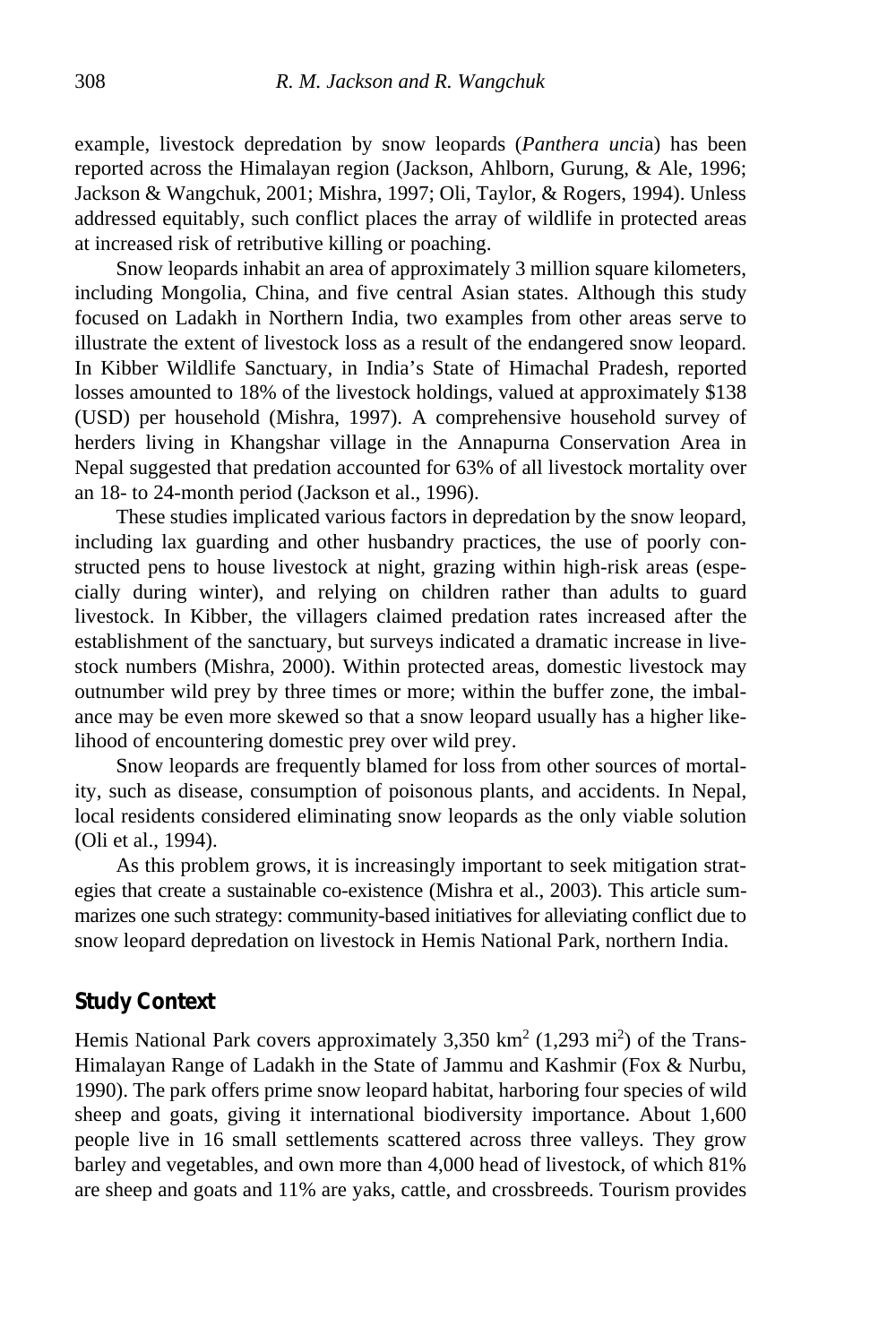an important source of supplementary income. Ladakh was opened to tourism in 1974 and the Markha Valley circuit through Hemis National Park remains the most popular trekking route, with approximately 5,000 annual visitors.

In response to intensified conflict between people and snow leopards, the Department of Wildlife Protection initiated in 1996 a compensation program for affected livestock owners. The program has been ineffective for several reasons. Livestock owners must travel up to four days to report their losses, so on-site verification is rarely possible. Payment is 35% (or less) of market value and takes up to two years because of budgetary constraints. Not surprisingly, relations between villagers and park authorities have suffered, increasing the likelihood of retributive killing of snow leopards.

As a first step in introducing community-based planning, the authors needed information on depredation rates and patterns, so they conducted a survey of 79 households, which indicated that villagers owned 3,977 head of livestock with an average household holding of 50.3 animals (Bhatnagar, Wangchuk, & Jackson, 1999). Of the six different types of livestock identified, most were sheep and goats. This sample of villagers reported losing 492 animals (12% of all livestock) to predators over a 14-month period, or 6.2 animals valued at \$297 per family. The economic implications were significant to the villagers. The snow leopard (55%) and wolf (31%) were identified as the main perpetrators. Sheep and goats constituted 75% of all stock lost, followed by yak/cattle (13%), and horses (8%) (Bhatnagar et al., 1999). Three settlements (Markha =  $37\%$ , Rumbak =  $9\%$ ,  $Chokdo = 8\%$ ) incurred 54% of all known or presumed depredation. Depredation rates varied geographically with distinctly recognizable "hotspots."

Snow leopards took full advantage of poorly constructed pens, jumping easily over the low stone walls. The most devastating livestock losses occurred after one or more leopards entered and killed all of the sheep and goats contained within the enclosure. These incidents totaled only 14% of all reported depredation events  $(n = 210)$ , but accounted for nearly 50% of all livestock killed. Understandably, these losses anger livestock owners, who often retaliate by poisoning or trapping the suspected culprit.

#### **Remedial Measures Implemented Through Participatory Planning**

In 2002 and following this survey, the Snow Leopard Conservancy (SLC), a nongovernmental organization, initiated a pilot strategy to reduce conflict between people and snow leopards by: (1) reducing livestock loss by predatorproofing night-time pens and improving daytime guarding practices, (2) enhancing rangeland habitat and prey populations through community-based stewardship and sustainable resource management, and (3) increasing household incomes to help offset unavoidable depredation losses.

The authors engaged communities by using a highly participatory process known as *Appreciative Participatory Planning and Action* (APPA), which builds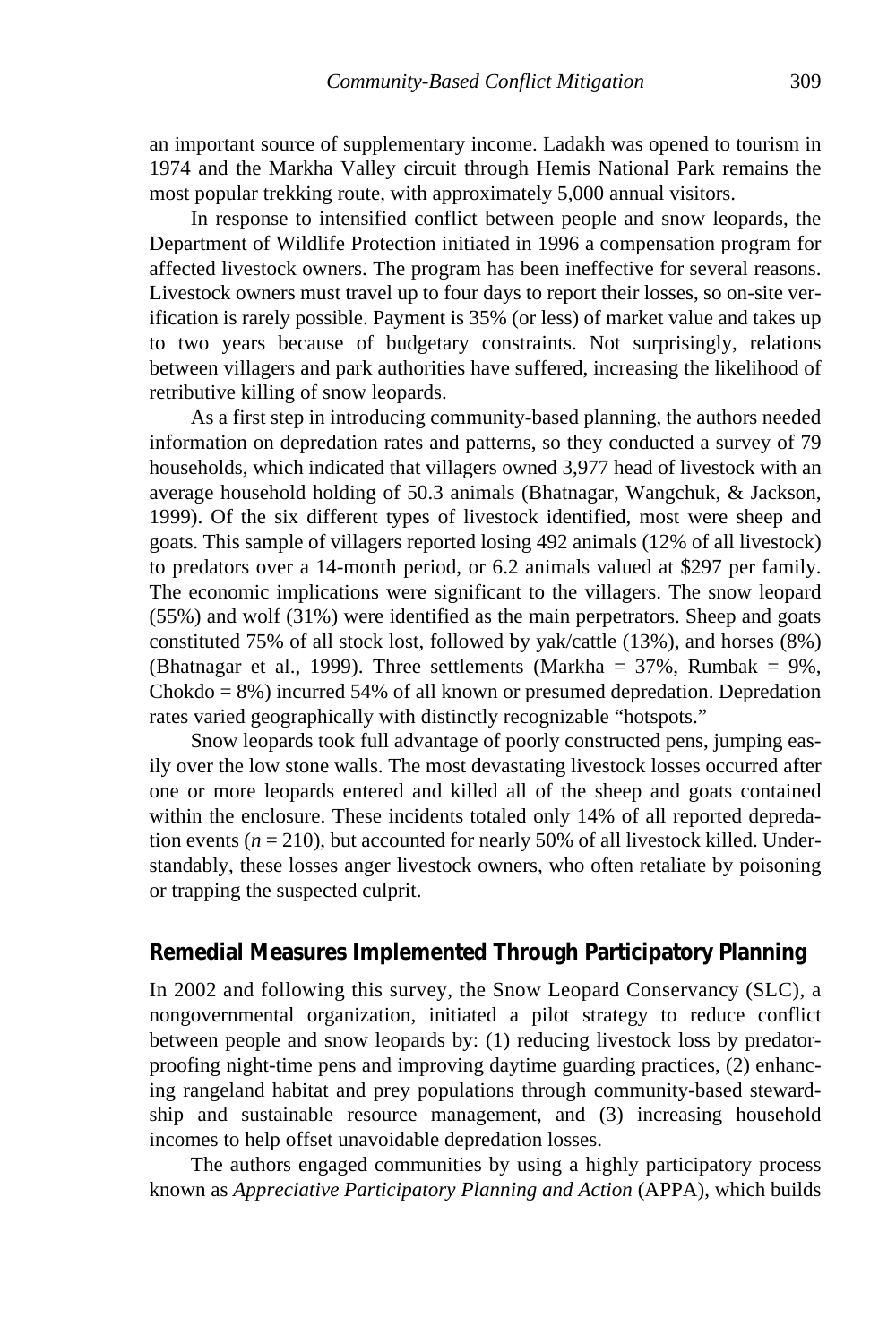on a community's strengths to improve what works and to make it better using low-cost, locally appropriate interventions. APPA employs basic Participatory Rural Appraisal (PRA) tools to lead villagers and other stakeholders through a sequential four-step reiterative process of *Discovering, Dreaming, Designing,* and *Delivering.* This process, outlined in what follows, ensured that the plan grew from the local people's wealth of traditional knowledge relating to animal husbandry, predator occurrence, and behavior.

## *APPA Step 1: Discovery—Discover the Community's Strengths and Valued Resources*

Effective remedial action hinges on understanding the root causes of depredation, which in turn requires good knowledge of how people manage their domestic herds and their rationale for decision-making. PRA tools enable both planners and villagers to gather diverse information on existing conditions (Table 1). The Discovery phase exercises conducted in five settlements in Hemis implicated poorly constructed livestock pens and lax daytime guarding practices as the primary cause of depredation. Livestock were allowed to forage, often completely unguarded, in areas with well-broken terrain and cliffs that constitute prime habitat for the snow leopard (Jackson et al., 1996).

Historically, there was better emphasis on daytime guarding and problem predators were controlled by trapping or other traditional control methods no longer permitted. With children at school and the youths increasingly reluctant to assume animal husbandry, even highly vulnerable small-bodied livestock were

**TABLE 1** Examples of PRA Tools used for Appraising Livestock Depredation and Animal Husbandry Patterns

Map of valued natural resources and village assets.

Map of seasonal pastures and depredation "hotspots."

Calendar of seasonal livestock movements and daily herding cycle.

Calendar of seasonal depredation losses (shows peak depredation periods).

Pair-wise matrix ranking of major sources of livestock mortality.

Pasture ranking with respect to depredation and other losses.

Ranking of different guarding measures.

Income and livelihood ranking matrix.

Semi-structured interviews to assess predation causes and patterns, along with possible remedial actions.

Venn diagram showing village institutions affecting livestock production and management.

Village or pasture walk to obtain firsthand understanding of livestock management practices and issues.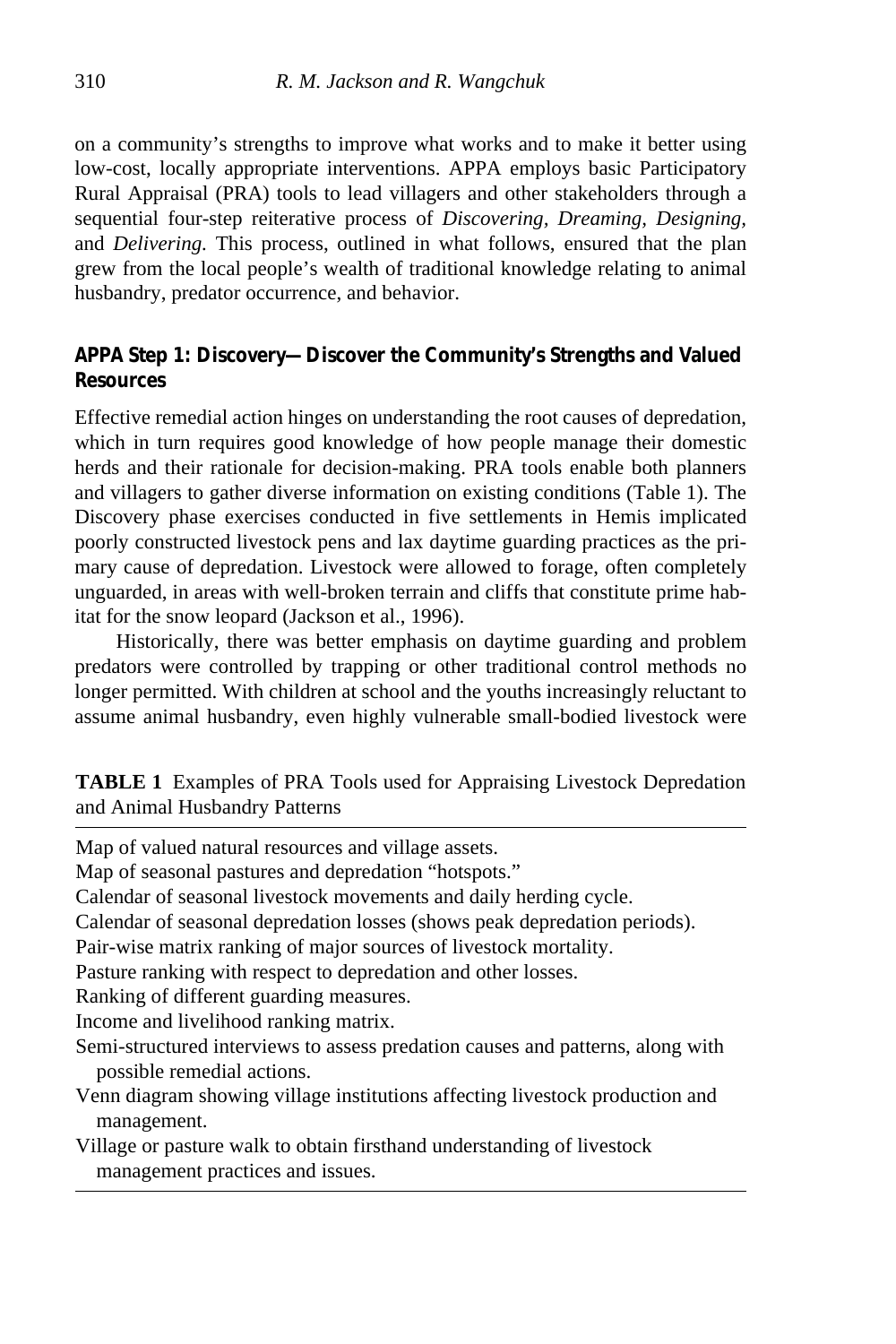often left to graze unattended. With livestock outnumbering natural prey, depredation was inevitable, especially with growing predator numbers due to protected area regulations and actions against hunting. Mapping and ranking of pastures indicated depredation varied with locality, presumably reflecting differences in predator density, habitat suitability, or husbandry patterns.

### *APPA Step 2: Dreaming—Envision the Community's Short- and Long-Term Future if Necessary Resources were Suitably Mobilized and the Community Acted in Concert*

In this step, we envisioned what each village could "look like" within 1 to 2 years (short-term) or 5 to 10 years (long-term) if the community acted collaboratively to reduce predation loss, protect snow leopards and other wildlife, and successfully enhance household incomes. Collective dreaming broadened the framework upon which stakeholders could devise interventions for achieving these objectives. Participants tended to visualize situations in which people and wildlife lived harmoniously. Virtually all herders agreed that existing corrals were inadequate, as the walls were too low and flimsy to deter snow leopards. Highest ranked by the herders was predator-proofing of night-time corrals to prevent future mass attacks, followed by protection of the natural prey base and herder education for improving daytime guarding practices. With predation on the open range being virtually impossible to eliminate, the authors focused on ways of enhancing income generation, especially by capturing more tourism revenue.

### *APPA Step 3: Designing—Design a Basic Action Plan for Guiding Development and Nature Protection that Substantially Limits Long-Term Dependency on Outside Financial Sources or Technical Expertise*

Stakeholders were asked to follow SLC's "best practice" design guidelines to better ensure that remedial actions would be: (1) environmentally responsible, (2) economically sustainable within the local context, (3) socially responsible (i.e., building on tradition and cultural values compatible with the protection of nature), and (4) implemented under a mutually agreeable and communally signed "action plan" that set forth the specific responsibility, contribution, and obligation of each partner (Jackson & Wangchuk, 2001). These guidelines encourage stakeholders to blend traditional knowledge with external expertise and scientific information so that interventions comply with protected area regulations, yet are also integrated with the longstanding pastoral system. The APPA process encourages villager participation in the design and construction of predator-proof livestock enclosures based on drawings prepared in the field.

In Ladakh, the typical improved sheep or goat corral measures  $18 \times 35$  feet with an 8 foot stonewall and a roof covered by  $4 \times 4$  inch wire mesh supported on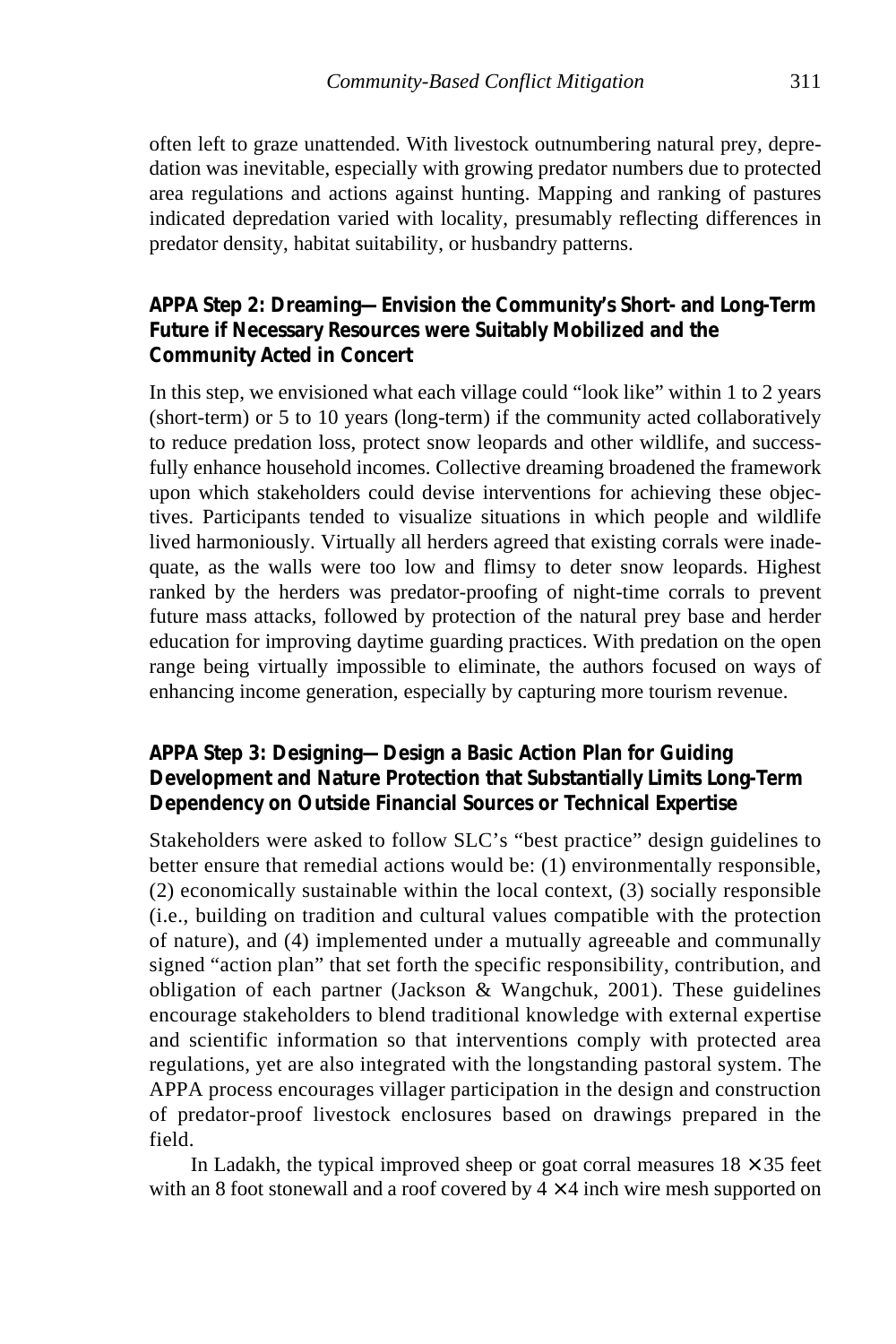wooden poles. Each structure has one close fitting wooden door that can be locked at night. Imported materials (e.g., wire mesh, cable fasteners, poles, doors, door frames) provided by SLC cost \$400 to \$800 (USD). The villagers provided mud and stones along with their time and labor for constructing the corral. Snow leopards have visited these new corrals on several occasions, but no losses have resulted.

The community's sense of ownership and satisfaction with this approach contrasts with outside agencies who built similar pens in Hemis National Park without seeking community involvement. One such corral was situated at the base of a cliff where snow leopards could gain easy access. Not surprisingly, this corral remains unused by the community that it was intended to benefit.

Stakeholder consensus on setting realistic targets for alleviating conflict is also important. Given limited availability of labor and costs involved with hiring shepherds, there is no easy way to avoid depredation on the open range. Largebodied stock such as horses, yaks, and cattle crossbreeds must roam widely when foraging and are only rarely tended by a shepherd. These animals are especially prone to snow leopard predation in the winter when they are the weakest due to poor nutrition and when escape can be impeded by deep snow.

#### *APPA Step 4: Motivating the Participants—To Initiate Improvements Immediately and Largely on Their Own Rather Than Waiting Until an Undefined Time in the Future*

The authors explored ways in which wildlife can directly or indirectly benefit local people. Discussion was stimulated with posters designed in the traditional artistic style, depicting both poor and effective animal husbandry practices and ways to take advantage of tourism and nature-viewing opportunities. The authors examined how communities might improve on what they are already doing rather than trying to establish unfamiliar activities or businesses. With an increase in adventure trekking, they encouraged villagers to improve their capacity to capture more of the revenue without unduly increasing their dependency on tourism. The authors concentrated on skills training for operators of "parachute cafes" (i.e., recycled Army surplus parachute tents) for offering refreshments or simple meals to trekkers. Operators were trained in how to improve their menus, ensure hygienic conditions, and enhance their campgrounds. Some youths were trained in nature and culture guiding. Parachute cafes serve as focal points for disseminating information on wildlife viewing and conservation opportunities. In 2003, with support from UNESCO and The Mountain Institute, SLC assisted villagers in setting up traditional homestays as a means of offering visitors the opportunity to experience local culture while allowing qualified providers to earn additional income during the 4-month summer tourist season.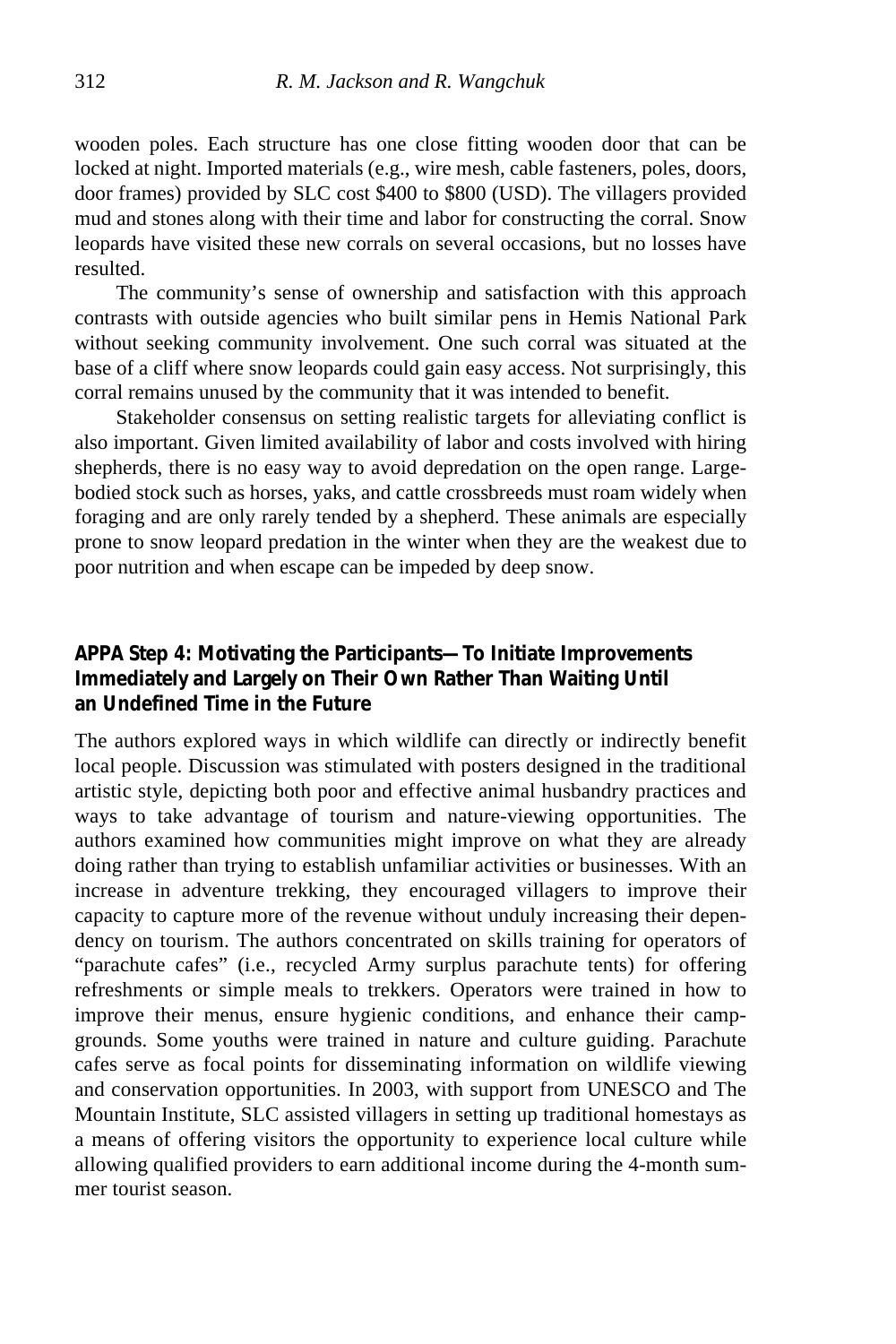### **Implementation**

All initiatives were implemented under an "action plan" specifying the activities and inputs for each action, the location, responsible person(s), what each stakeholder agrees to contribute, when the agreed-to measures will be completed, the conservation and economic benefits of the proposed action, and how the outcome shall be monitored. Reconstructed corrals must benefit all livestock-owning households who must also cease filing claims for compensation and report any instance of poaching to the authorities. A reciprocal contribution in the form of labor and collection of locally available materials is required from each participating community. Each beneficiary household or livestock user group who assumes full responsibility for constructing and maintaining the improved pen is required to sign agreements. Finally, to avoid encouraging an increase in livestock numbers, the authors tried to ensure that the new corrals are no larger than the structures that they are intended to replace. Most pastures are already under substantial grazing pressure, in effect forcing sheep to steeper and less productive pastures. An important long-term goal is to improve forage conditions for native prey species to help reduce depredation pressures on domestic stock. Clearly, this will require concerted actions such as rest-and-rotation grazing schemes, establishing special pastures reserved for wildlife, and other measures for enhancing forage plant seedling establishment and productivity.

## **Evaluating the Approach**

The following targets and indicators were identified to track the project's outcome and effectiveness (monitoring actions are in brackets):

- 1. Significant reduction in livestock depredation rates with the elimination of mass attacks, assuming that corrals are properly constructed and maintained and herders improve guarding practices [SLC and villagers are recording livestock losses and source of mortality. To date, none have been reported from improved corrals];
- 2. Improvement in local attitudes toward snow leopards and other predators [SLC conducted focused interviews and a comprehensive survey to ascertain current attitudes. A post-intervention survey will be undertaken in several years to assess any changes in attitudes toward snow leopards];
- 3. With the need for night-time guarding eliminated, herders would spend time on more productive activities [interviews indicated that some herders have increased production of handicrafts and other tourism-related activities]; and
- 4. Increased household income from tourism-related activities, with 10% being deposited in a community-managed fund to support conservation and development initiatives [SLC and operators are tracking revenue from homestay and parachute cafe activities along with "soft" indicators of wealth].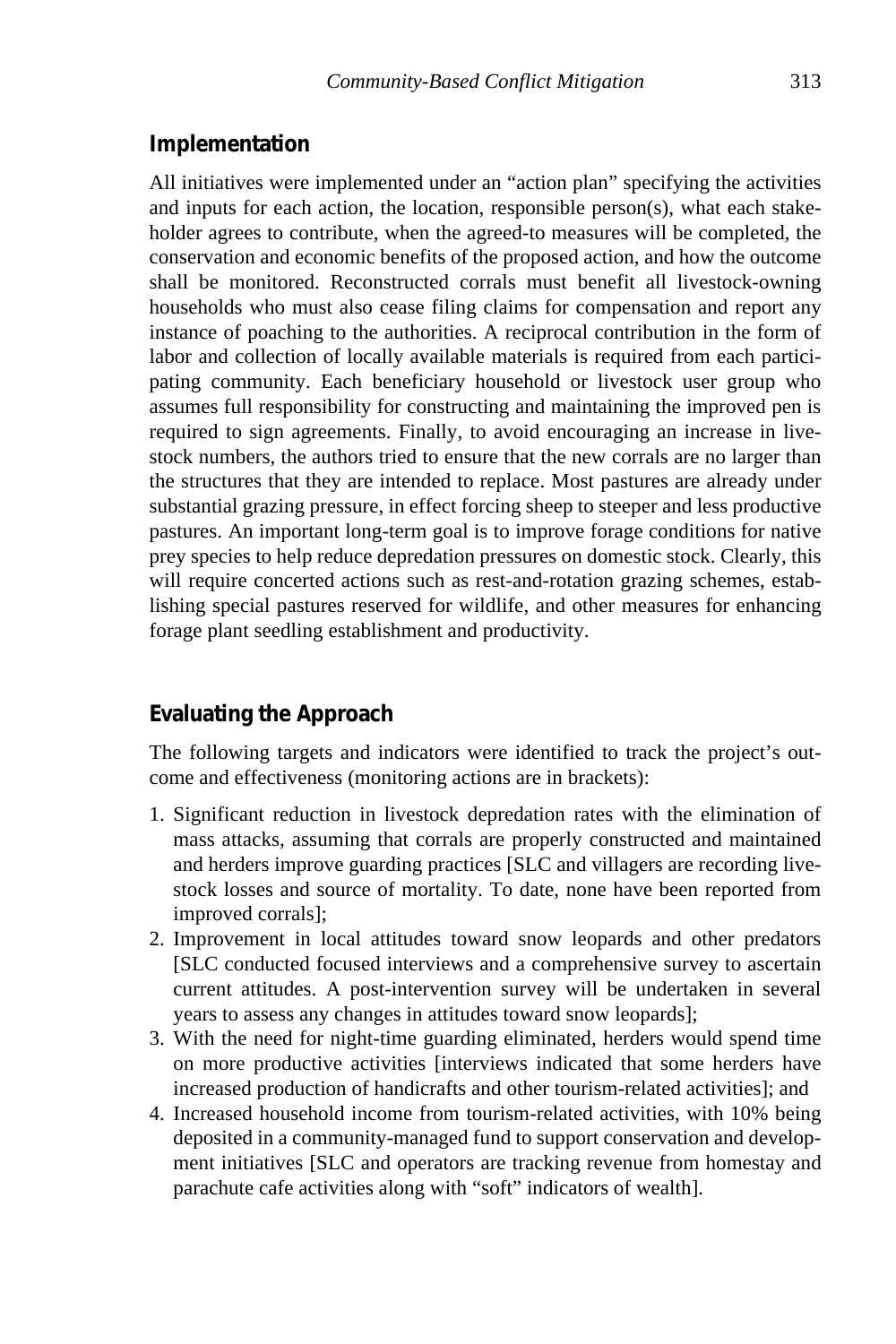#### **Conclusions**

It is widely acknowledged that the future of most protected areas depends on the degree to which local people's concerns, needs, and aspirations are addressed by conservationists. The authors based their strategy on the belief that stakeholder involvement regardless of gender, age, or economic status, *from the very beginning of a conservation effort*, leads to effective plans that better assure environmental stewardship. As the authors' experience in Ladakh shows, improving existing livestock pens can be accomplished inexpensively and can be led by the communities they serve. Corral predator-proofing prevents mass attacks on livestock by snow leopards and the significant economic impact associated with such incidents. One member of a Village Corral Committee reported: "we herded our sheep and goats into the new pen, locked the door, and walked the two miles to our home. When we returned in the morning, there were tracks of a snow leopard all around the pen. This happened two nights in a row, but we lost none of our animals. As Buddhists, we are very happy for the sake of our livestock and for the snow leopards who might now go back to hunting blue sheep. Also, we are very happy because now as shepherds, we no longer have to lie awake on the cold ground next to the pen."

The authors estimate that for every village's pens made predator-proof, up to five snow leopards are protected from retaliatory killing by local people. They found that it is effective in local communities to implicitly link SLC's requirement for specific conservation measures to their funding of corral improvements and income-enhancing initiatives. Local people have seen that they can benefit from offering visitors good wildlife viewing opportunities, traditional homestays, attractive camping sites, or handicrafts for sale.

The authors have also demonstrated the effectiveness of other elements vital to effective conservation outputs, including ensuring reciprocal co-financing and commensurate responsibility from the community, and regular monitoring and evaluation under an agreed-to "action plan" that sets forth responsibilities, contributions, and obligations of each partner (Sanjayan, Shen, & Jansen, 1997).

### **References**

- Bhatnagar, Y. V., Wangchuk, R., & Jackson, R. (1999) *A survey of depredation and related wildlife-human conflicts in Hemis National Park, Ladakh, Jammu and Kashmir, India.* Unpublished report, Seattle: International Snow Leopard Trust.
- Fox, J. L., & Nurbu, C. (1990) Hemis, a national park for snow leopard in India's Trans-Himalaya. In L. Blomqvist (Ed.), *International Pedigree Book of Snow Leopards (Panthera uncia)* (pp. 71–84). Helsinki, Finland: Helsinki Zoo.
- Hussain, S. (2003) The status of the snow leopard in Pakistan and its conflict with local farmer livelihoods.*Oryx, 37*(1), 26–33.
- Jackson, R. M., Ahlborn, G., Gurung, M., & Ale, S. (1996) Reducing livestock depredation losses in the Nepalese Himalaya. *Proceedings of the Vertebrate Pest Conference, 17*, 241–247.